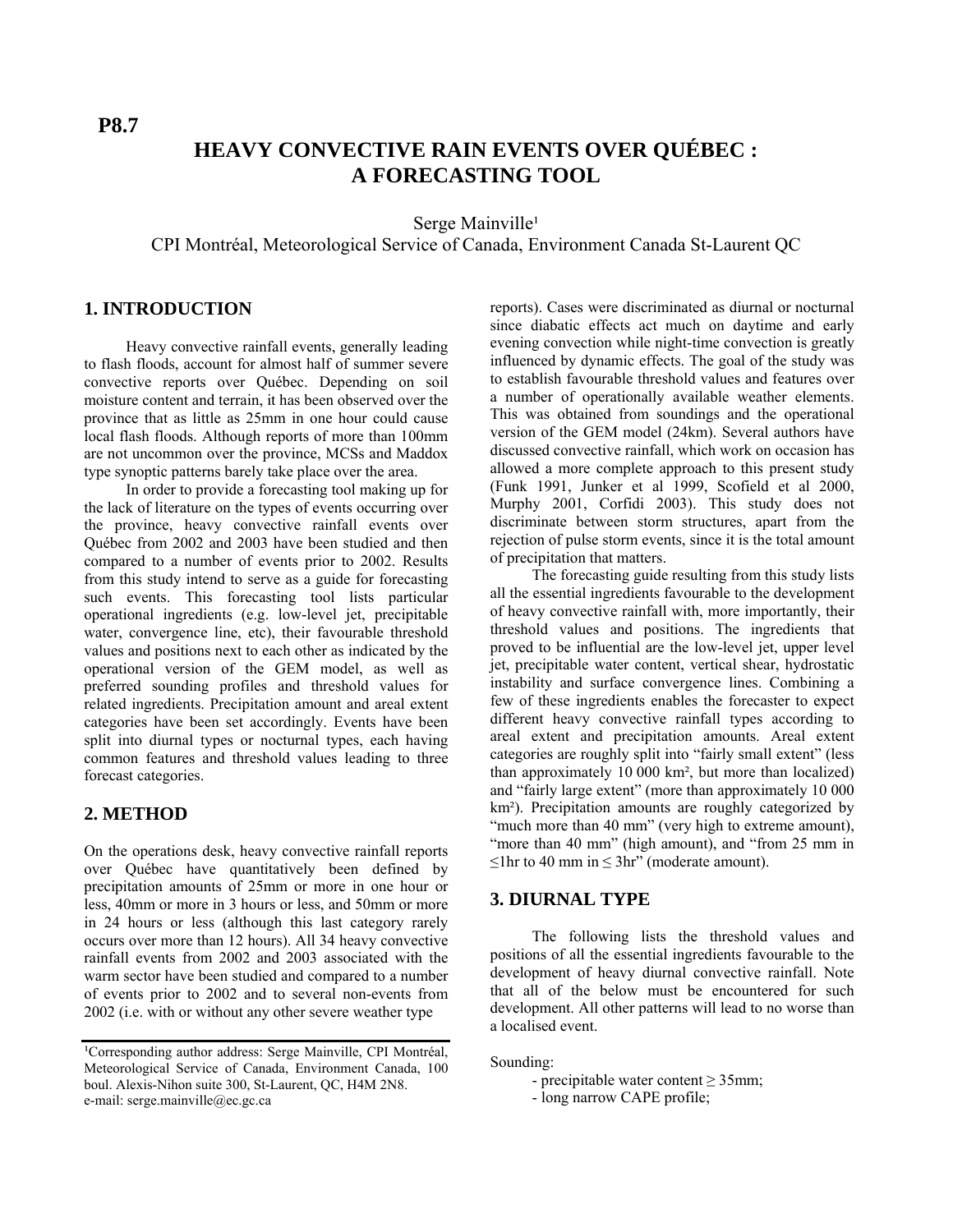#### $-KI \geq 34$ ;

- weak to moderate vertical shear.

Low-level jet:

- magnitude  $\geq$  15 kt;

- intersecting a surface convergence line;

- parallel to the upper level jet (within 30°);

- temporal intensification preferred.

Precipitable water ridge axis:

- magnitude ≥ 35mm;

- heavy rain along or on left flank of axis, near and downstream of convergence line.

And

|   | Motion        | Magnitude       | Amount                    |
|---|---------------|-----------------|---------------------------|
|   | Slow LLJ      | $LLJ \geq 35kt$ | $>>$ 40 $mm$              |
|   | $(\leq 10kt)$ |                 | any extent                |
|   | Slow LLJ      | $LLJ \leq 30kt$ | 25-40mm*                  |
|   | $(\leq 10kt)$ |                 | large extent              |
| 3 | Mod. LLJ      | LLJ > 35kt      | $25 - 40$ mm <sup>*</sup> |
|   | $(15-20kt)$   |                 | large extent              |

\* rain amounts will greatly exceed 40mm with the presence of large precipitable water content (i.e.  $\geq$ 50mm)

On August 5 2003, thunderstorms of variable intensities severely hit the Eastern Townships and the Beauce region (to the southeast of the St.Lawrence river valley), causing landslides and wash-outs of roads and bridges. The area received up to 130 mm in a few hours (fig 1). The next figures show the magnitude and position of the above mentioned elements related to the development of this event. According to the sea-level pressure field from the GEM 12Z on August 5 (fig 2), and as eventually observed, a weak trough (dashed line) rotates slowly through the sector of interest. Over the same period, a weak extension (20-25kt) of the southerly low-level jet stretches from the Atlantic towards the sector (fig 3). This low-level jet extension intersects the trough and lies almost parallel to the upper level circulation (fig 4). The precipitable water ridge axis (fig 5), of about 50 mm, extends southeast-northwest over the same location. Furthermore the GYX sounding indicates a favourably high precipitable water content (fig 6) of 46mm. Its CAPE profile is long and narrow while the KI is 34. Moreover, vertical shear is rather weak. Finally, the weak low-level jet being quasi-stationary in a highly humid environment (precipitable water ridge axis of 50mm) suggests a risk for a large extent of much more than 40 mm, as it was eventually observed.



FIG 1. Total rain amounts on August 5 2003.



FIG 2. Sea-level pressure from GEM 5/08/03 12Z at 00h-12h.



FIG 3. Low-level wind max - GEM 5/08/03 12Z at 06h-12h.







FIG 5. Precipitable water content - GEM 5/08/03 12Z 06h-12h.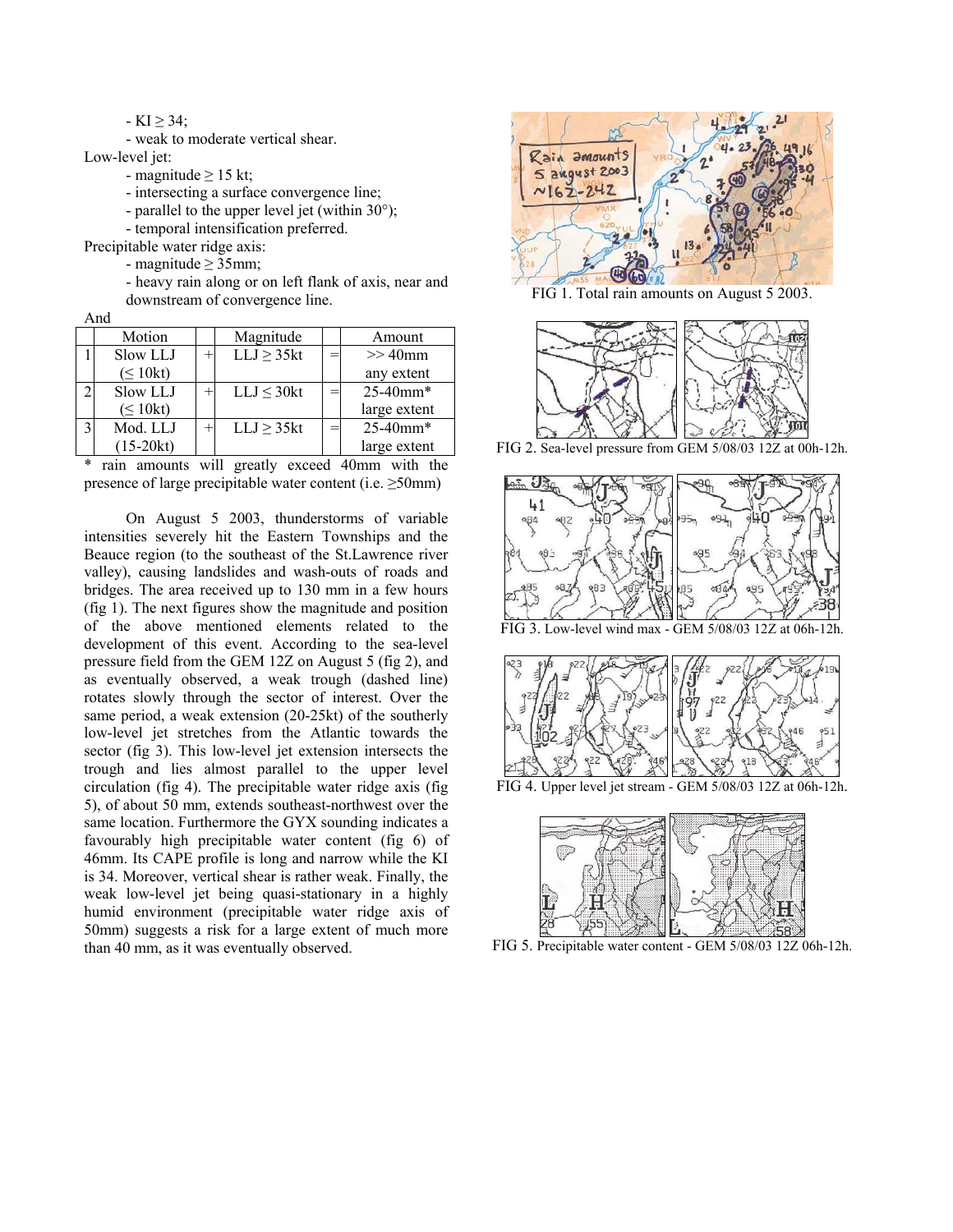

FIG 6. Sounding for GYX (300km southeast of the affected area) on 5/08/03 12Z.

# **4. NOCTURNAL TYPE**



FIG 7. Schematic of Corfidi's vector technique for the forecast of MCS motion. MCS centroid is depicted by the cross symbol. (Corfidi 2003).

According to Corfidi (2003), MCS motion can be forecast by a vectorial subtraction of the low-level jet from the mean cloud-layer wind (using winds at 850mb, 700mb, 500mb, and 300mb) (fig. 7). From this concept, the present study demonstrated that the Corfidi method can also estimate the forecast motion of the heart of a thunderstorm complex such as trailing storms, slowmoving thunderstorm complexes, etc.

The following lists the threshold values and positions of all the essential ingredients favourable to the development of heavy nocturnal convective rainfall. As for diurnal types, all of the below must be encountered for such development and all other patterns will lead to no worse than a localised event.

#### Sounding:

- precipitable water content  $\geq$  35mm;
- long narrow CAPE profile;
- $-KI > 34$ ;
- weak to moderate vertical shear;
- Corfidi's MCS-motion ≤ 20kt.

Low-level jet:

- magnitude  $\geq 15$ kt;
- slow motion ( $\leq 10$ kt);
- intersecting a sfc or low-level convergence line;
- temporal intensification preferred.

Precipitable water ridge axis:

- magnitude  $\geq$  35mm;

And

- heavy rain along or on left flank of axis, near and downstream of convergence line.

| $\sqrt{1111}$           |                |  |                 |  |              |  |  |
|-------------------------|----------------|--|-----------------|--|--------------|--|--|
|                         | Alignment      |  | Magnitude       |  | Amount       |  |  |
|                         | LLJ/ULJ        |  | $LLJ \leq 30kt$ |  | $>>$ 40 $mm$ |  |  |
|                         | $> 30^{\circ}$ |  |                 |  | large extent |  |  |
| Δ                       | LLJ/ULJ        |  | $LLJ \geq 35kt$ |  | $\geq$ 40mm  |  |  |
|                         | parallel       |  |                 |  | large extent |  |  |
| $\overline{\mathbf{c}}$ | LLJ/ULJ        |  | $LLJ \leq 30kt$ |  | $\geq$ 40mm  |  |  |
|                         | parallel       |  |                 |  | small extent |  |  |

During the night of 23-24 July 2001, several light to moderate thunderstorms hit the fairly large area of the Saguenay and Lac-St-Jean regions (north of Québec City), giving heavy rainfall amounts with reports of up to 88mm (fig 8). The next figures show how all the above mentioned elements trigger the development of this event. The sea-level pressure field from the GEM on 23 July 12Z (fig 9) shows, as eventually observed, a weak trough oriented northwest-southeast through the sector and moving slowly eastward. The low-level jet (fig 10) intersects this trough and extends parallel to the upper level jet (fig 11). The precipitable water ridge axis (fig 11), exceeding 40 mm, lies east-west over the same location. Furthermore the WMW sounding indicates a favourably high precipitable water content (fig 12) at 37mm. Its CAPE profile is long and narrow while the KI is 34. Vertical shear is rather weak and provides an MCSmotion of about 15kts. Finally, the strong low-level jet (45kt) parallel to the upper level jet suggests a risk for a large extent of more than 40 mm, as it was eventually observed.



FIG 8. Total rain amount on 24 July 2001



FIG 9. Sea-level pressure and pressure tendency from GEM 23/07/01 12Z at 12h, 18h, 24h.